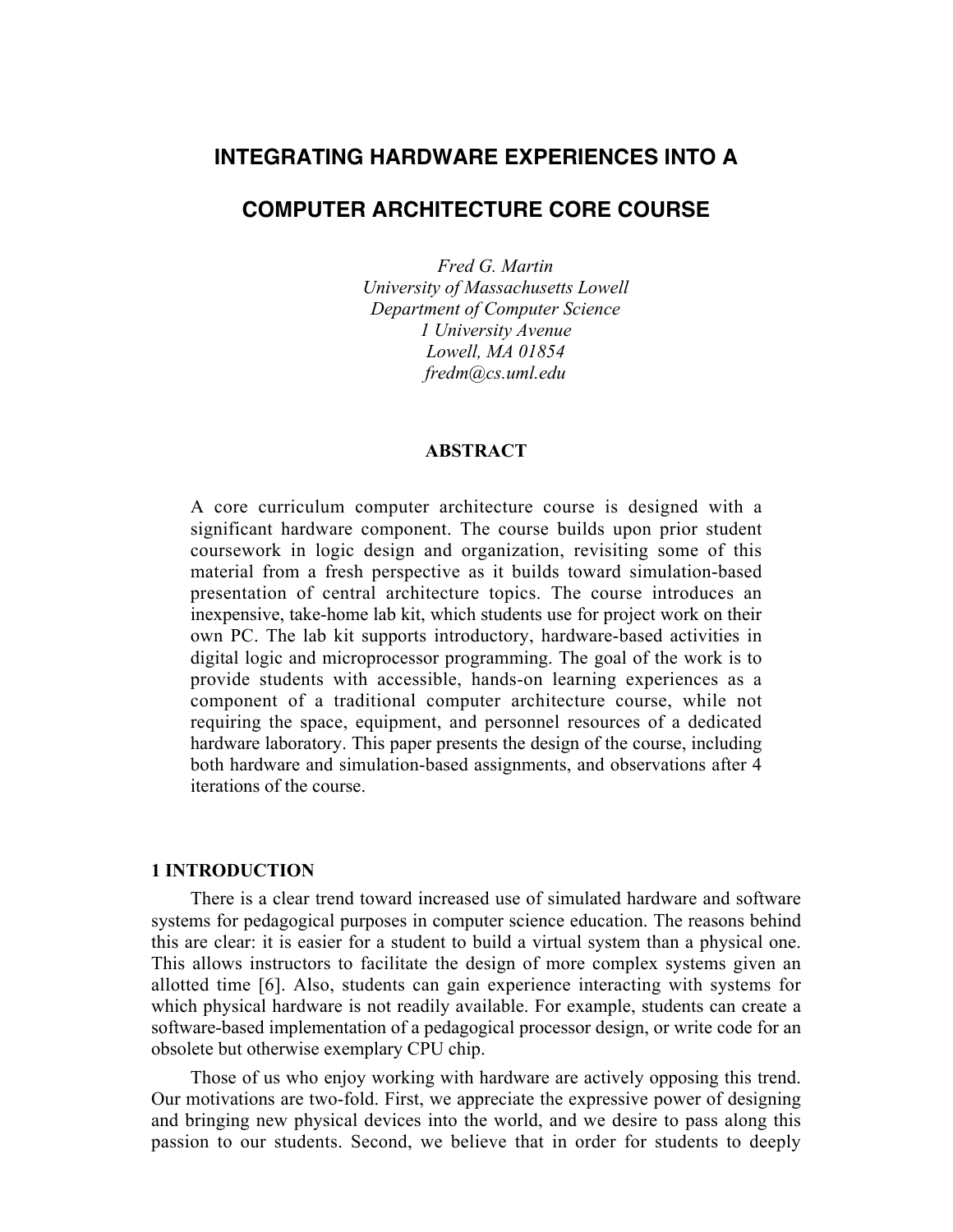understand computing—particularly, the organization and architecture topics—they simply must get their hands on actual hardware. These two aspects go hand in hand; we often see students get "bitten by the hardware bug" after they have had a rewarding experience with it.

This paper describes a core curriculum computer architecture course that has a significant hardware component. A take-home lab kit was developed for the course to support the hardware work. The paper is organized as follows. The remainder of this introduction describes the author's institutional context and educational goals in creating the course and its associated assignments. The following section presents the design of the kit. Next presented is the course design, including student assignments in detail. The whole course is discussed, in order to illustrate how the author's hardwarebased material connects to simulation- and programming-based assignments. The paper ends with some concluding remarks.

## 1.1 Institutional Context

The author's institution has separate Computer Science and Electrical and Computer Engineering departments, which are housed in different colleges. Both departments have faculty whose interests straddle the boundaries between the disciplines (this author included). While the two departments have a cordial relationship, and there is some faculty collaboration, only a few students enroll in a dual major with both departments.

The Computer Science department (where this author is located) has about 20 faculty members. About half are senior faculty; of these, many have been with the department since its inception. Despite the existence of the separate ECE program in the university, these faculty gave CS department a strong practical bent, including the hiring of a several hardware-oriented junior faculty.

The Computer Science program has a mandatory three-semester sequence in architecture topics, with separate courses in Logic Design, Computer Organization, and Computer Architecture. As has been noted (e.g., [3]), given the reduction of architecture topics in the CC2001 curriculum to a requirement of just one semester [1], having three semesters for these topics is an enviable situation.

Nevertheless, the author was motivated to include a strong hardware component when he was assigned the Computer Architecture course. In fact, the Logic Design course, despite being in taught the ECE department, is one of the many that has evolved from being based on breadboards, chips, and wiring to a version that is now primarily taught using simulation tools. Further, our Computer Organization course is "hardware-free," as it is based on tools that simulate the MIPS processor.

Thus, students reach their junior year and the required Architecture course, with its core content being microprocessor design internals, having never directly programmed one. As observed by Ivanov [4], "Without sufficiently emphasizing hardware issues, students gain a one-sided view of Computer Science, never reaching a solid understanding of all the issues involved in hardware-software interaction, and the intimate interdependency between computer organization, operating systems, and programming languages." Clearly, our department needed a hands-on lab at some portion of the program, and the opportunity existed in the architecture course.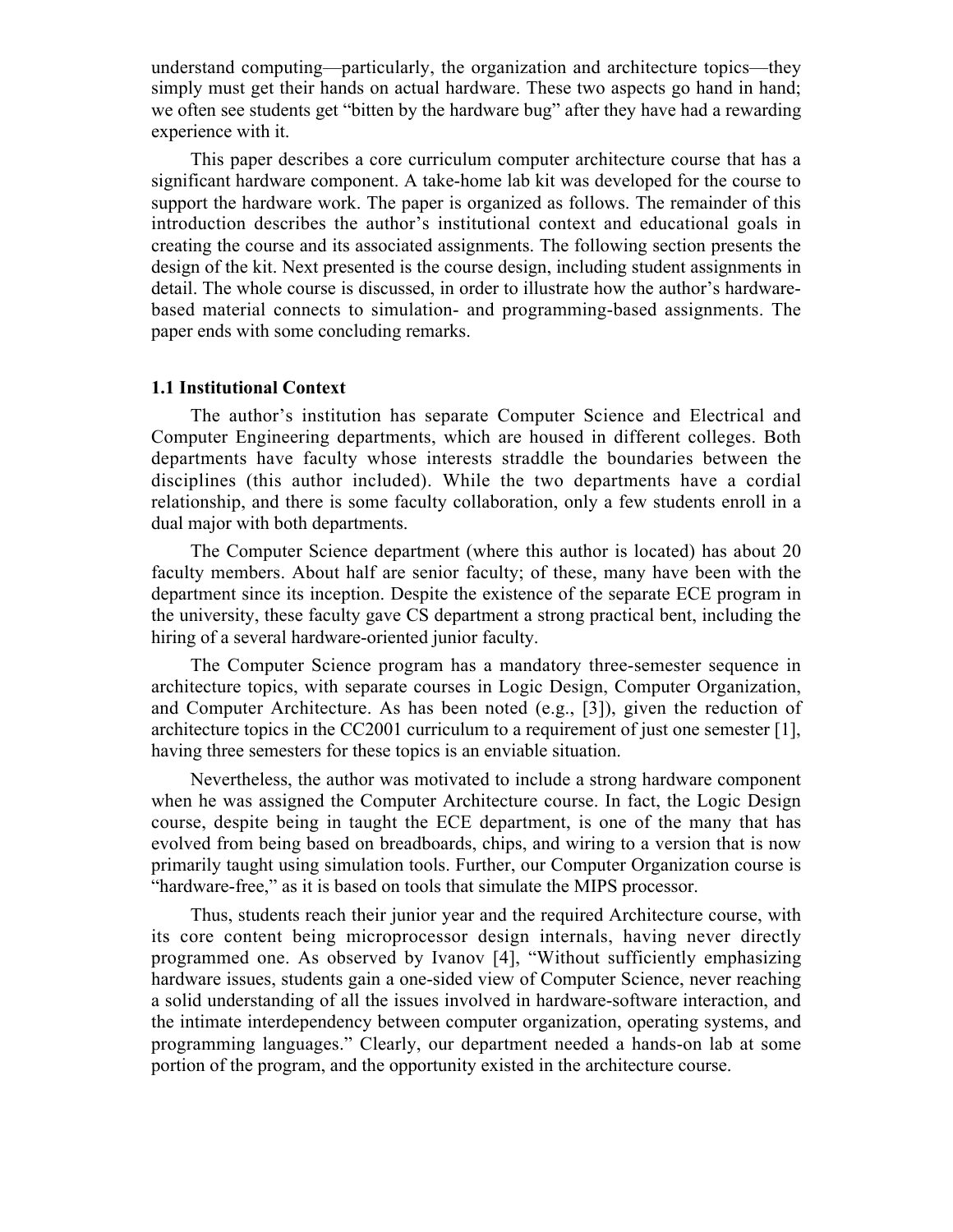## 1.2 Additional Motivations

The author had several additional considerations in designing the course. Primarily, the hardware experience should provide a basis and context for the study of architecture topics—which will be encountered later in the same course, but would be treated using software simulation. As noted by Pilgrim [5], even small-scale integrated digital logic is new to students, and skipping up too many levels of abstraction may be "at the expense of a deeper understanding of the underlying principles."

The hardware activities should be at an introductory level, since students will likely have minimal prior hardware experience. Students who took our Logic Design course would have learned with simulation tools; transfer students would likely have similar backgrounds.

Aside from pedagogical goals, if students became excited and enthusiastic about the course content, the course would be considered a success. In this regard, the course was an opportunity to groom students for subsequent project and research work.

## 1.3 Constraints

When the course was developed, the department did not have laboratory space that would be suitable for establishing a traditional hardware lab. Further, it was not practical to modify the course schedule and credit allotment to support an additional meeting for laboratory work.

Therefore, a kit was designed that could be provided to students on loan for the duration of the semester. Most of our students have their own computers in their dorm rooms or homes that they regularly use for coursework. For those who did not, permission was obtained for them to connect the kit apparatus to our departmental lab computers.

To support as many students as possible, Java-based tools were developed. These tools allow students to download code to the kit microprocessor, and are functional on Windows, Mac OS X, and Linux-based computers.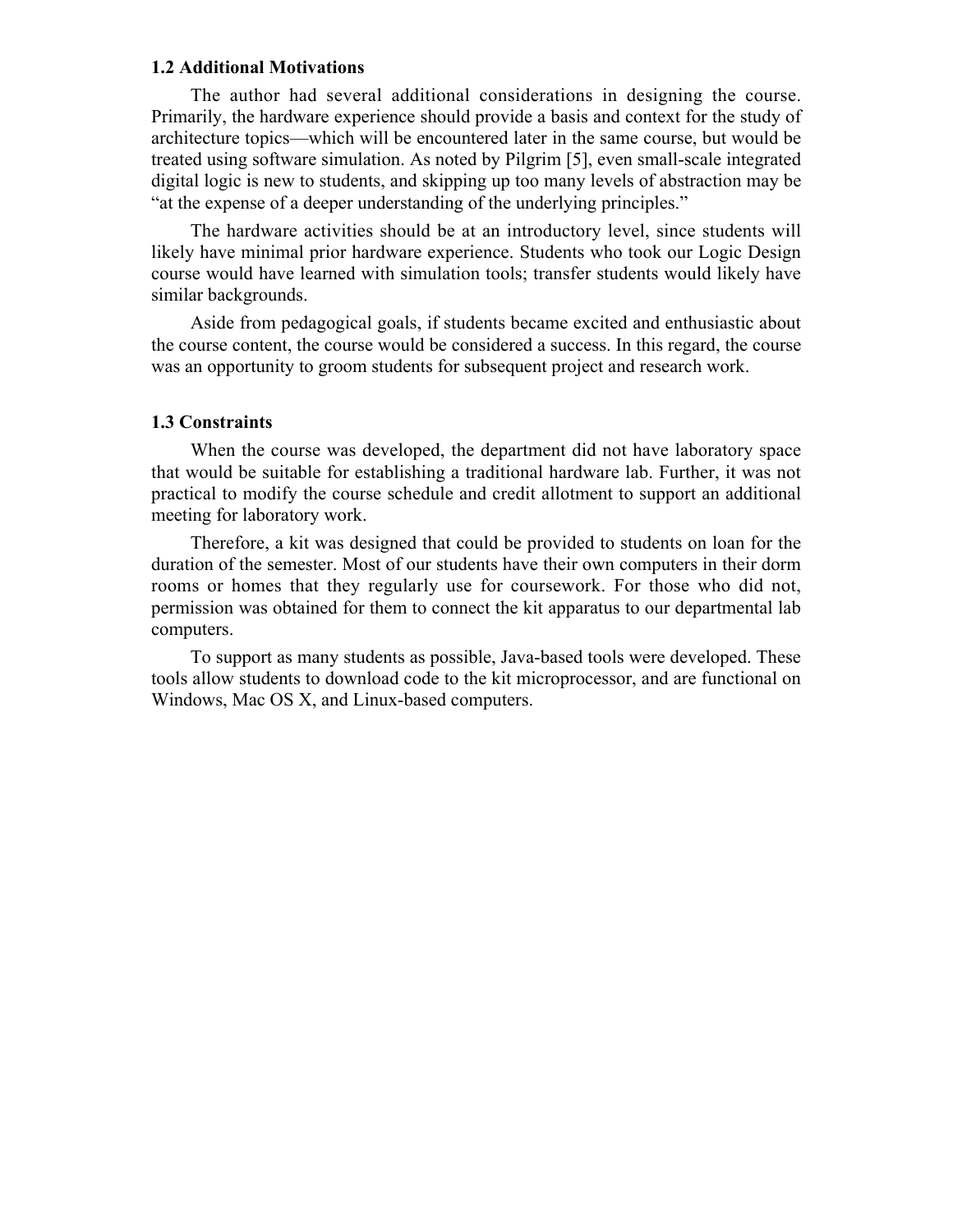

Figure 1: Custom "305 DEV" Digital Development Board

# 2 A PORTABLE, LOW-COST DIGITAL DESIGN KIT

Because of the constraint of developing a kit that students could bring home, it was not feasible to purchase commercial powered breadboards for digital design. These usually cost \$200 or more and are bulky. Instead, the author designed a small printed circuit board (PCB) that included key circuits necessary for basic digital prototyping. The board is shown in Figure 1.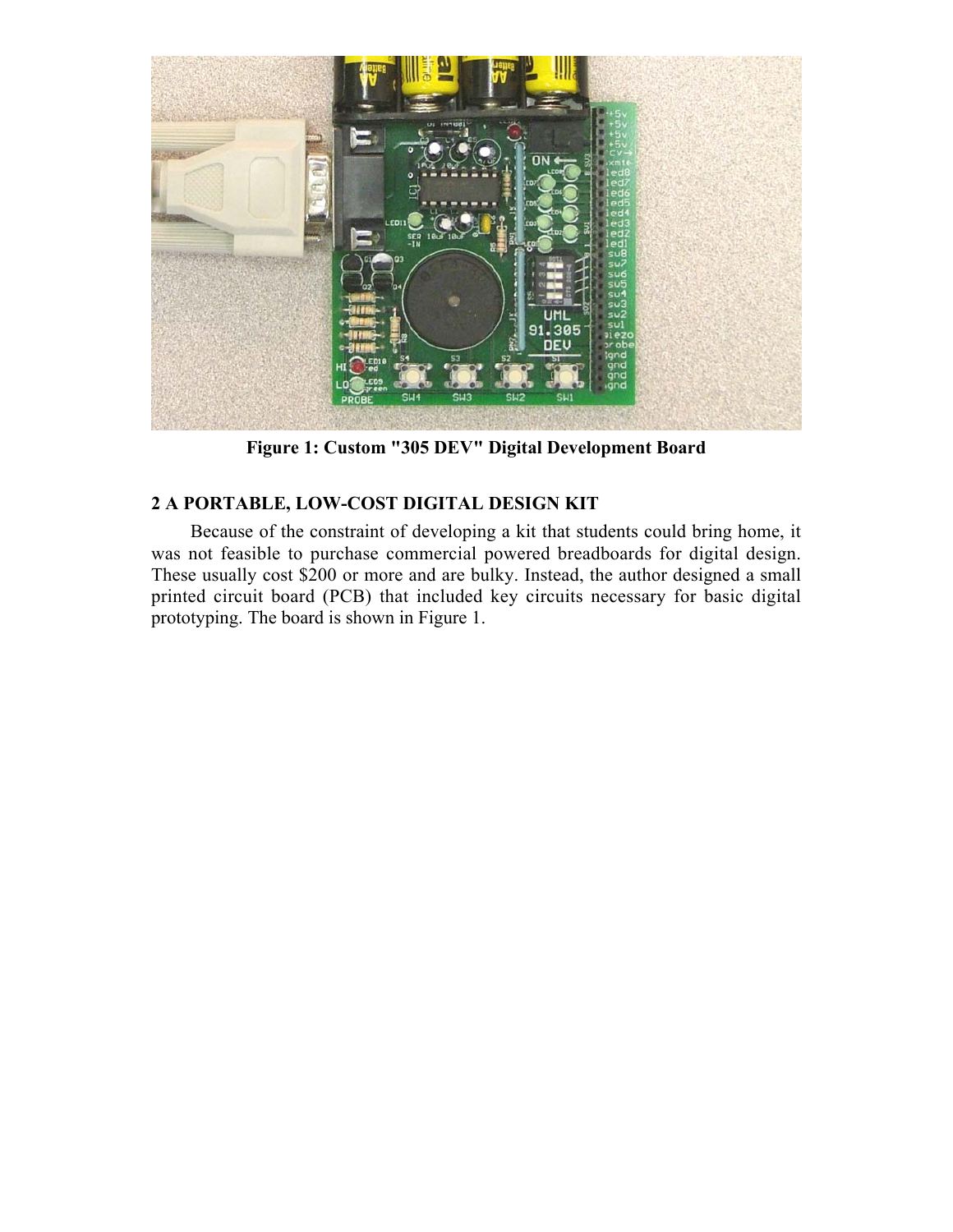

Figure 2: The Entire Digital Development Kit

Clockwise from the bottom left corner, the "305 DEV" board (named after the course number) includes: 4 pushbuttons for generating momentary digital signals, a high/low/open logic probe circuit, an RS232-TTL level shifter for serial interfacing, a +5v power supply based on 4 AA cells (with short-circuit protection), 8 LEDs for observing digital signals, 4 slide switches for generating fixed digital signals, and a piezo beeper element.

The development board itself and all of its components were purchased for about \$20 per kit. The first group of students to use the board were taught how to solder and assembled their dev boards themselves. Subsequent classes used the boards soldered by the first class. This worked surprisingly well; even though few of the students had soldered before, most of the boards were assembled properly and have worked without problems.

Figure 2 shows the rest of the digital development kit. In addition to the development board, students were provided with a serial cable, two solderless breadboards, a wire cutter/stripper, hookup wire, and a parts kit. The parts kit included an assortment of 74HC00-series digital logic chips, resistors, capacitors, and LEDs, and a Motorola 68HC11 microprocessor (subsequently abbreviated, "HC11"). In the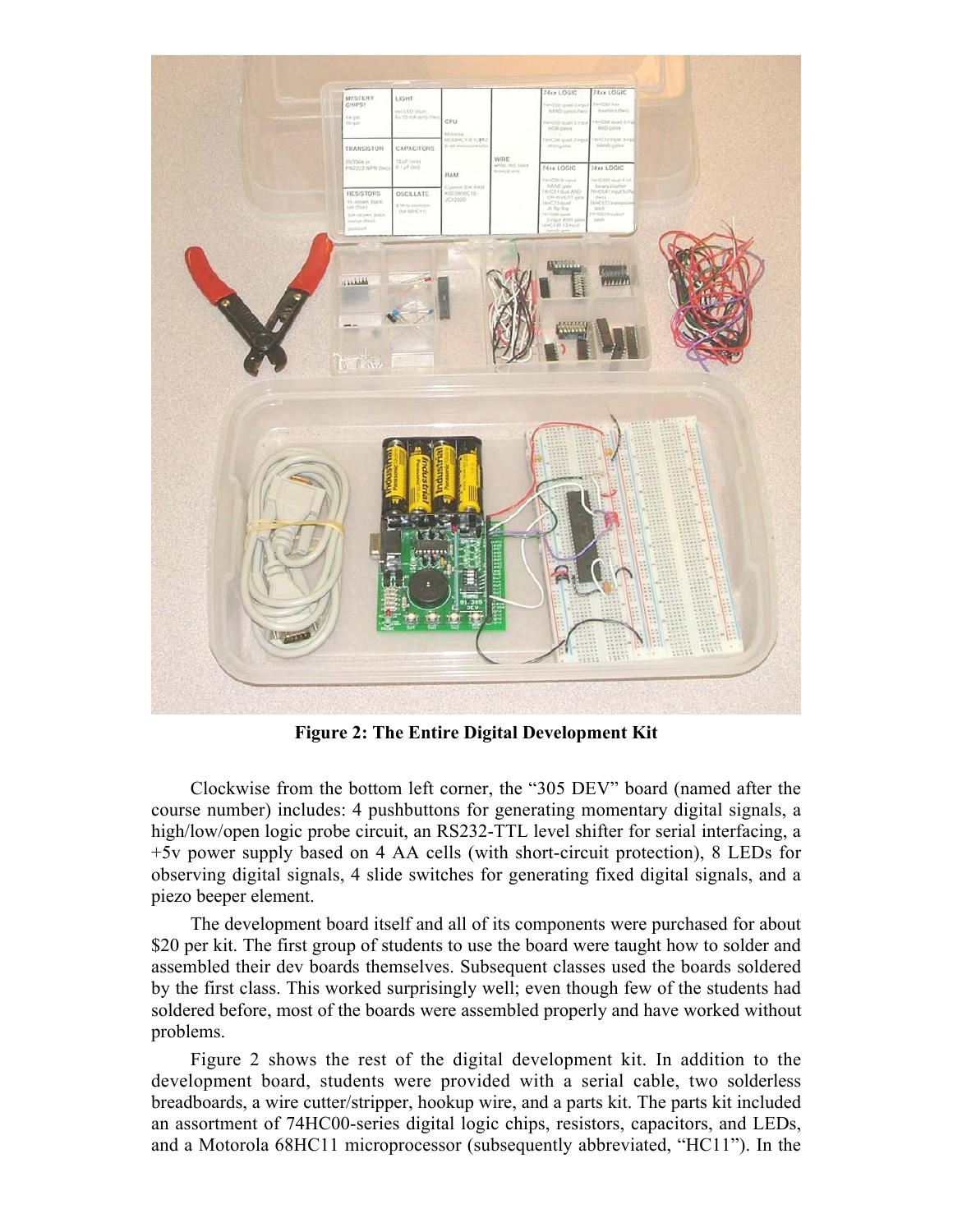photograph, the microprocessor is shown mounted on the breadboard next to the development board. The entire kit was packaged in a small shoebox-sized plastic storage container.

The entire kit, including the 305 DEV board, cost \$50 each. At the time when the course was developed, our class enrollments were relatively high (up to 35 students per class). We purchased 40 kits for \$2000.

Maintenance costs have been small because the initial materials purchase was done at a time of peak enrollment. Presently the course has about 20 students per semester. If enrollment had stayed at its peak, we would need to budget \$100 to \$200 per semester for replenishment. One kit has been lost in 4 semesters of use.

#### 3 COURSE DESIGN

The course was developed for a 14-week semester with 6 weeks of content based on 5 hardware project labs. The author developed supporting material for these labs. The labs are: Digital Logic Lab, State Machine Lab, HC11 Boot Lab, HC11 Beep Lab, and HC11 Address Decoding Lab.

In the remainder of the semester, the course focused on what would be considered the traditional architecture topics: the internal design of a CPU, including a thorough discussion of pipelining, and cache memory. The course adopted the CS/APP text from Bryant and O'Hallaron [2], which takes a practical approach in a combined treatment of organization and architecture topics. In addition to being written in a straightforward matter, the text includes an excellent set of software-based laboratories for student work. The course adopted three of these: the Binary Bomb Lab, Architecture Lab, and Performance Lab.

Table 1 shows an overview of the semester. The remainder of this section presents the student assignments, including both the author's hardware assignments and the ones adopted from the CS/APP text.

### 3.1 Digital Logic Lab

The Digital Logic Lab is the students' first experience with the lab kit. No assumptions are made about students' prior work with digital logic, so the lab introduces solderless breadboards, wiring techniques including power distribution, and how to use the 305 DEV board to generate and observe digital signals.

The highlight of the lab is the "Mystery Chip" assignment. Students are each given one 14-pin and one 16-pin DIP, from the 74HCxx series, which have had their part numbers sanded off. The students' task is to identify the chips. (All students have the same 14- and 16-pin part.)

Students find this portion of the assignment quite interesting. The 14-pin chip is fairly easy to figure out—it's a package of several gates of the same type—but the 16 pin chip is a decoder, and until its 3 select lines are put into the proper state, its outputs are disabled.

Students are instructed to first wire up a chip's expected power and ground, and then use the 305 DEV board's logic probe circuit (which distinguishes between high, low, and floating) to characterize the pins. The Mystery Chip problem succeeds in introducing students to the concept of a floating signal (e.g., an input line or an output that is tri-stated). This is a pretty subtle concept all around, and one that is nearly always lost in simulation-based work.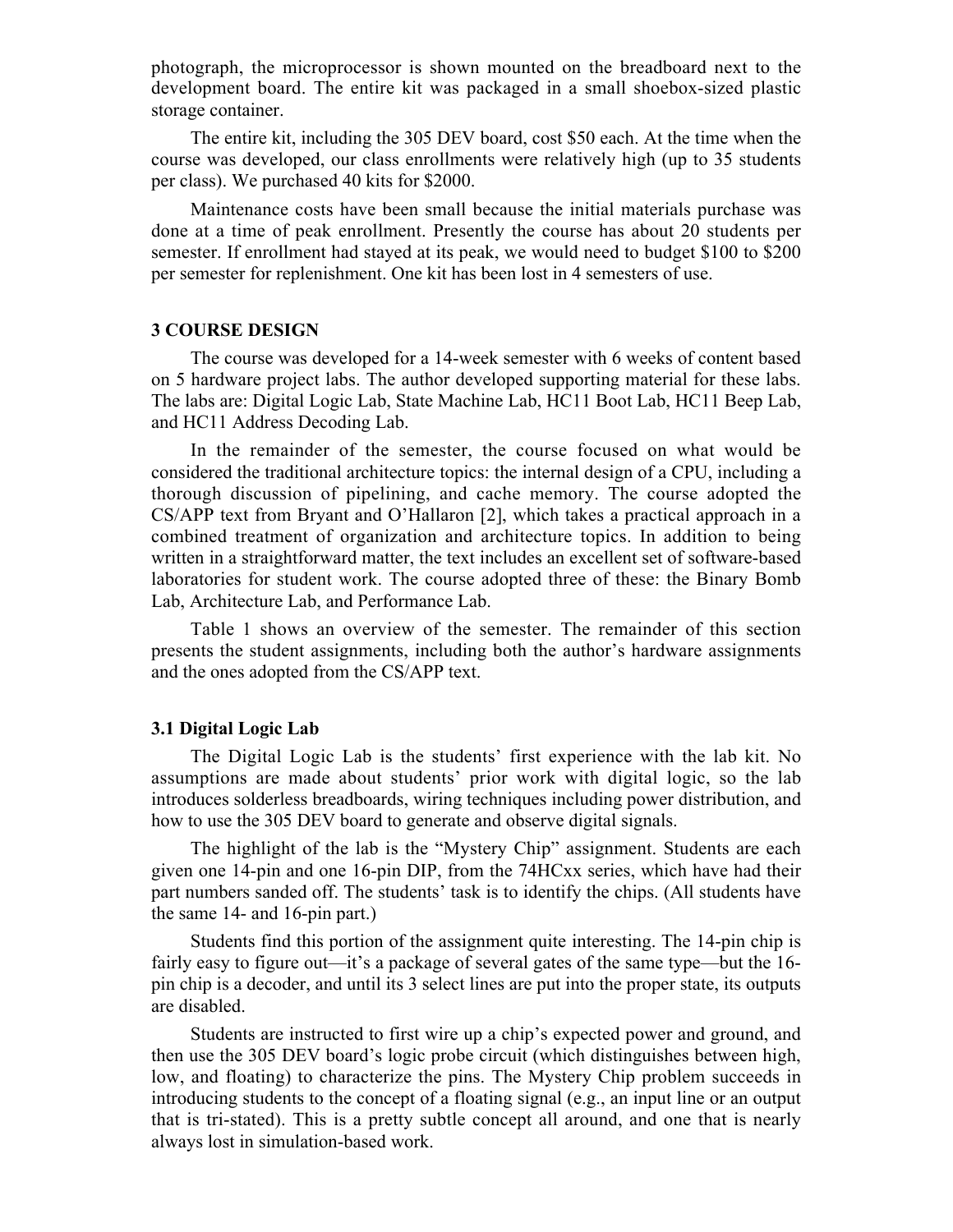| Week           | <b>Lecture Topics</b>                                                                                               | <b>Assignments</b>                                                                                          |
|----------------|---------------------------------------------------------------------------------------------------------------------|-------------------------------------------------------------------------------------------------------------|
| $1 - 2$        | Digital logic; voltage, current, and<br>simplified transistor model; edges vs.<br>levels; the 74xx chip series      | Digital Logic Lab: prototyping,<br>wiring NAND gates $&$ counters,<br>using transistors, "Mystery Chip" lab |
| $2 - 3$        | Design of state machines including<br>implementation; DeMorgan's law;<br>logic minimization                         | <b>State Machine Lab: Control a robot</b><br>to make it follow a black line                                 |
| $\overline{4}$ | ISA of practical 8-bit CPU; condition<br>code flags; number formats; memory<br>map; µcontroller register interface  | HC11 Boot Lab: Build uprocessor<br>circuit and download test program                                        |
| 5              | Timing units: $\mu$ sec, millisec & sec,<br>machine clock & cycles/instruction,<br>loops & total cycle counts       | HC11 Beep Lab: Write machine<br>code to generate particular pitches                                         |
| 6              | Addressing modes; memory bus incl.<br>addr, data, enable; mem-mapped I/O;<br>timing diagrams; stack operations      | <b>HC11 Address Decoding Lab:</b><br>Build combo logic to decode addr bus                                   |
| 7,8            | x86 ISA; C-language procedure call<br>stack; use of the frame ptr; other C-<br>to-asm structures                    | <b>CS/APP "Bomblab": reverse-</b><br>engineer x86 binary application                                        |
| 9, 10          | 6-stage execution model; HCL code<br>implementation of CPU; Y86 arch                                                | $CS/APP$ "Archlab $A+B$ ": coding for<br>and extending the "Y86" processor                                  |
| 11, 12         | Long vs. short pipeline, data $\&$<br>control hazards, branch prediction,<br>CPI vs. IPC, superscalar performance   | <b>CS/APP "Archlab C":</b><br>implementing pipelining into "Y86"<br>processor                               |
| 13, 14         | Direct-mapped vs. set-associative;<br>write-thru vs. write-back; temporal<br>locality, spatial locality, and stride | CS/APP "Perflab": studying effect<br>of stride on real-world cache<br>performance                           |
|                | <b>Hardware Labs</b><br><b>Simulation</b>                                                                           | <b>Real Code</b>                                                                                            |

## 3.2 State Machine Lab

The state machine lab presents the traditional approach to implementing a finite state machine, using state transition diagrams, assignment of unique values to states, transition rules based on input values, and implementation using logic equations. In this lab, students build a state machine controller for a mobile robot.

Most students in the course (all except those who are transfer students) will have taken our institution's Logic Design course, where this material does receive thorough treatment. However, as our Logic Design course is based on the use of simulation tools, so while students will have *designed* a state machine in the past, they will not have *built* one.

In this lab, students are given the template for a functional design (e.g., using a 74HC574 latch to hold the state bits) and a complete state transition diagram. They are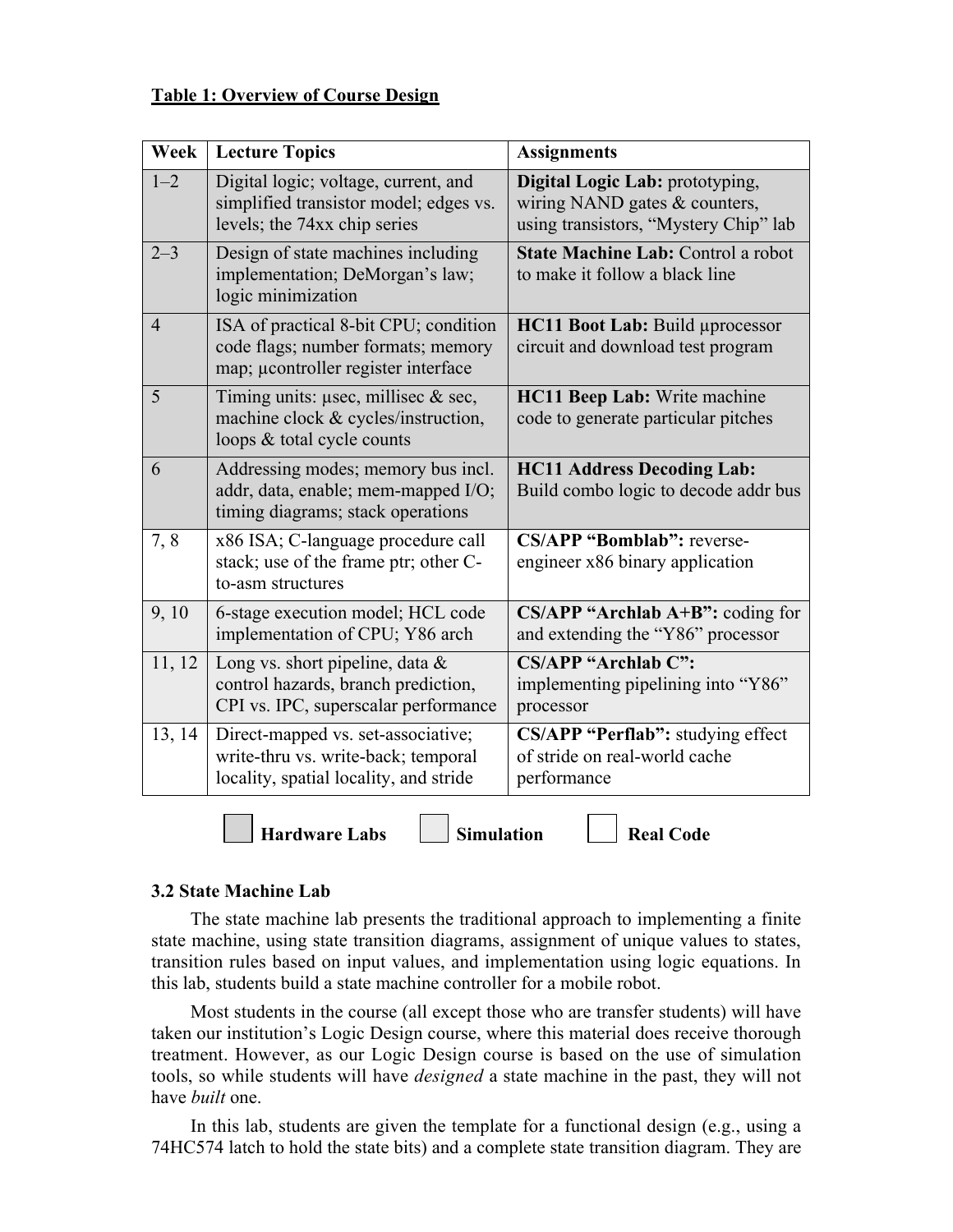required to write the logic equations that generate the next state value and 2 bits of motor outputs (based on the current state and 1 bit of sensor input from the robot), design an implementation of these equations using the chips in their kits, and then build their design. Finally, they test their design by plugging it into the robot, and seeing whether or not the robot is able to follow the line. Students' work is checked at the logic equation level and circuit level (ideally, before they perform the wiring).



Figure 3: Photograph of Line-Following Robot with State Machine Controller

Figure 3 is a photograph of the actual robot. It is connected via a 5-conductor ribbon cable to the student's implementation. The robot accepts 2 signals: "A," which controls the left motor, and "B," which controls the right motor. The robot produces a signal "L," which is true when the robot is on the line. The other two wires are power and ground.

To assist with the implementation, students are given a state transition solution that uses four states. Thus, the current-state information is represented with 2 bits. The equations to generate the next-state and motor control signals require only 3 bits of input each (current state plus L); this makes them fairly simple. They minimize well and the final implementation can be done with just one latch chip and two chips of gates. The physical construction (and debugging) of the circuit does require time, but not unreasonably so.

In practice, this was a challenging lab for most of the students. A number wanted to construct just a simulation-based design using the software tool they had learned in the Logic Design course.

Most students did invest the time required to build the circuit and get it checked off during TA or faculty office hours. Students who brought in non-working designs had the opportunity to learn the most. They were generally willing to spend up to an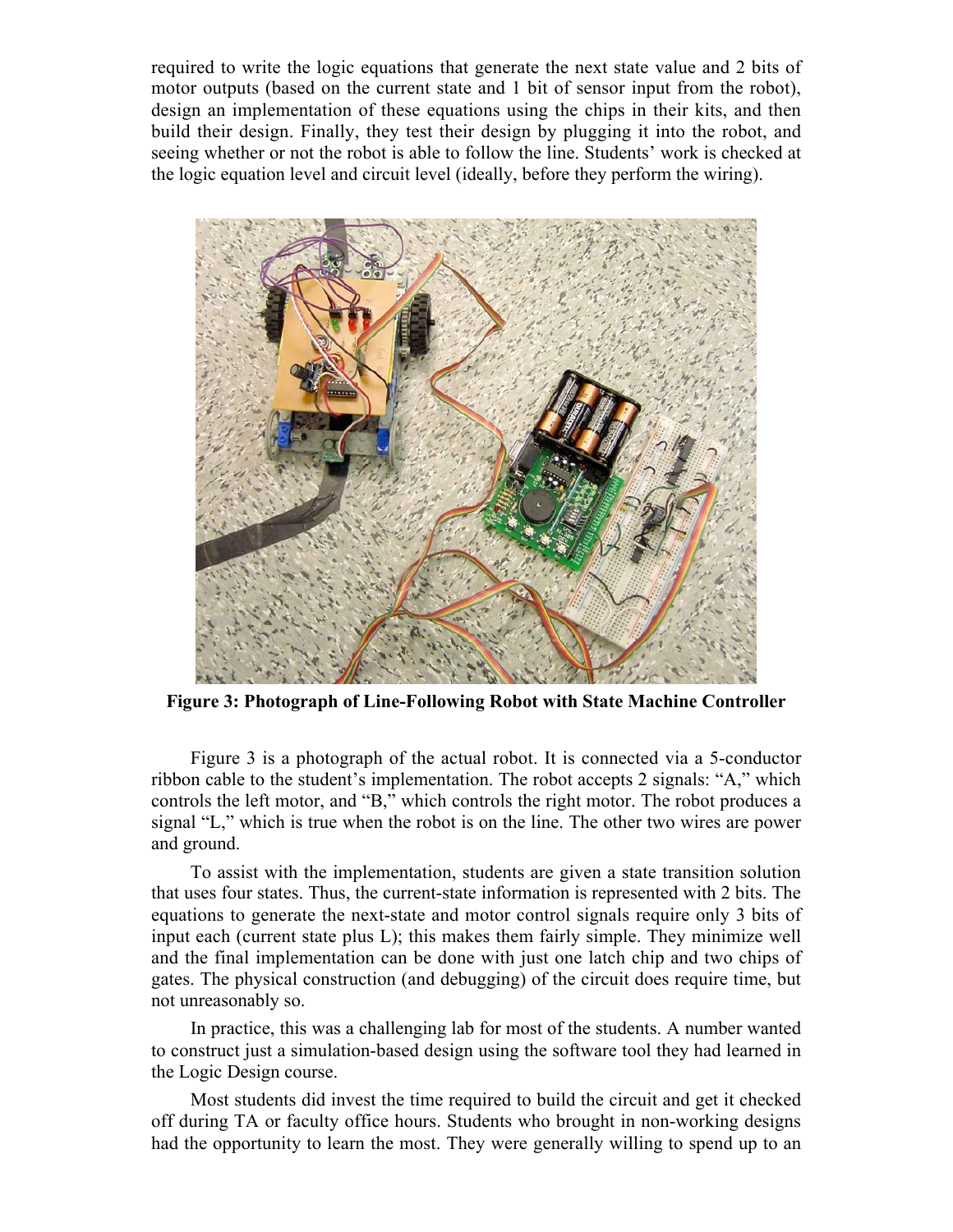hour working with the TA to help debug their design. The most interesting cases were ones where an error in the equations or minimization led to an incorrect implementation. Sometimes, pesky wiring errors were solved with the old standby—rip-up and retry (after the design has been checked over).

Reaction to seeing the robot work varied. Some were ecstatic, and just wanted to watch the robot drive around for a little while. Others were more relieved that the ordeal was over.

#### 3.3 68HC11 Microprocessor Labs

The 68HC11 microprocessor was selected for the microprocessor labs. While the device is an old design, it has a straightforward von Neumann architecture and an external memory bus. I considered and rejected the Microchip PIC. While the series is popular, inexpensive, and easy to use, it has an unusual architecture (e.g., 14-bit instruction word length) and no external memory bus. Despite (or because of?) the HC11's age, it is an excellent chip for pedagogical purposes. Indeed, it still has commercial demand, and has recently been updated with a lead-free version.

Three labs were developed using the Motorola 68HC11 microprocessor: a "boot" lab (building the CPU circuit and demonstrating that you can download code to it), a "beep" lab (generating square wave tones of particular frequencies by cycle-counting), and an address-decoding lab. These are discussed in order.

#### 3.3.1 Boot Lab

In this lab, students build the circuit to operate the HC11 chip, and set up software on their PC to download code to. Verification is accomplished by downloading a test program that flips a bit in one of the HC11's memory-mapped I/O ports, thereby changing an LED on the 305 DEV board from green to red.

Despite the apparently simplicity of this task description, a lot of background knowledge is necessary to understand what is truly going on. Parallel to the lab, lectures introduce the memory space of the HC11 device, including the 512 bytes of internal RAM—the place to which the test program is loaded. The programmer's model of registers is introduced, as is the idea of memory-mapped I/O registers. The actual test program is presented: all three lines of it. This code puts the value 0x10 into register A, stores that value to the "port A" I/O register, and loops endlessly:

|       | ldaa #0x10  |
|-------|-------------|
|       | staa 0x1000 |
| loop: | imp loop    |

Among other issues in understanding, the fact that there are two different types of register named A (the internal machine register and the I/O register) is of much consternation to students.

Finally in this lab students configure their personal computers with Java and serial drivers, and run a small loader program (developed by the author) to stream the boot code out their serial port. The 68HC11 is operated in a serial bootstrap mode, in which it reads 512 bytes from the serial port, loading this data into its internal RAM, after which it jumps and begins executing code at location 0.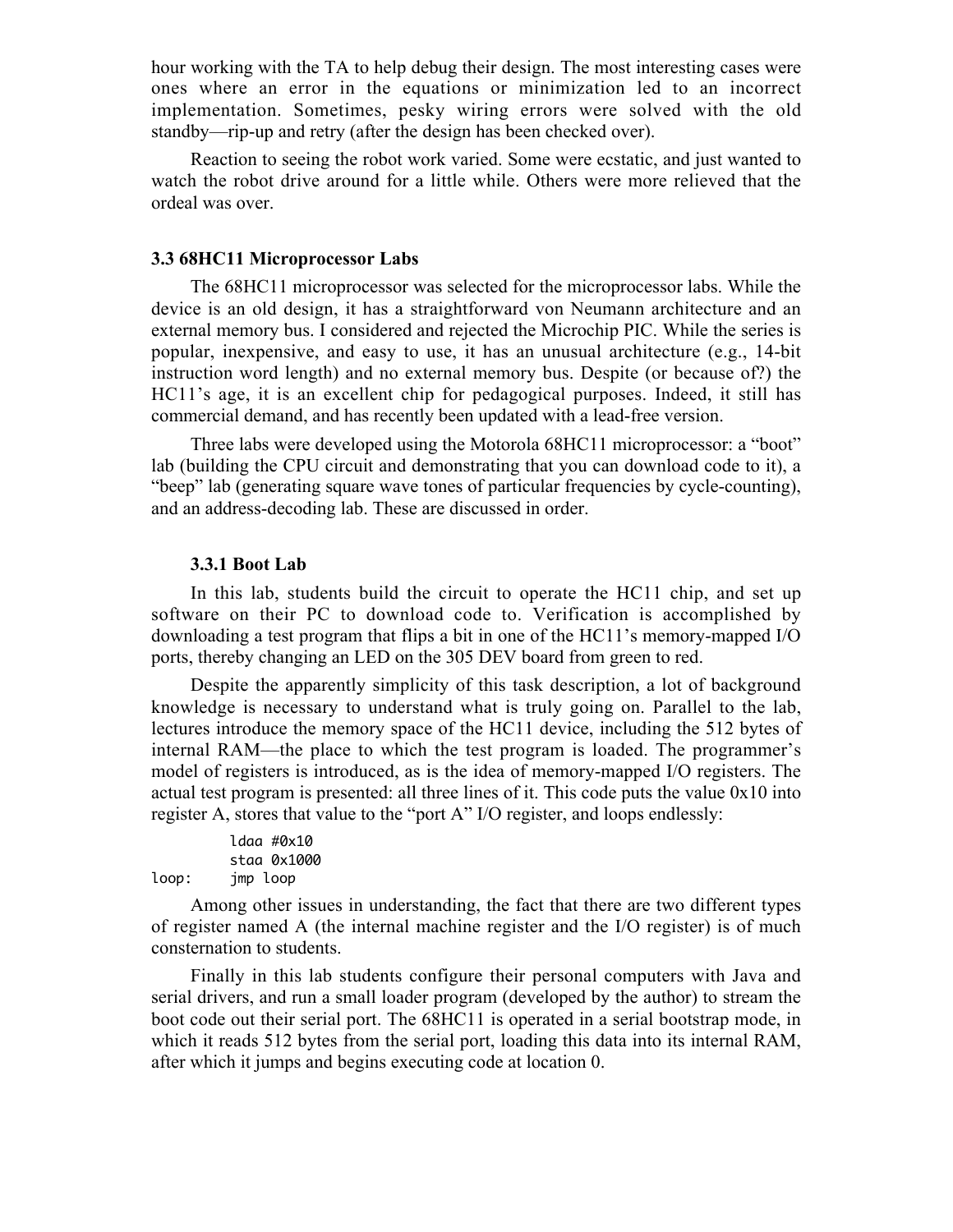## 3.3.2 Beep Lab

In this lab, students are given an assembly-coded program that produces a square wave on one of the 68HC11 output pins. The square wave's frequency is in the audio range, so when the signal is wired to the piezo element on the 305 DEV board, it produces a strong, continuous beep.

We analyze the program to determine the particular frequency of the beep. This leads into a discussion of timing units, frequency, and the fact that different HC11 instructions take numbers of instruction cycles to execute.

The program itself is a loop around two half-wave countdown delays:

|            | ldx #0x1000          | ; setup X to point at PORTA |
|------------|----------------------|-----------------------------|
|            | clra                 | ; 0 into accum A            |
| loop:      | bset 0,x,#0b00010000 | ; set bit 4 of PORTA        |
| $declp1$ : | deca                 | ; $A = A - 1$               |
|            | bne declp1           | ; if not 0, keep at it      |
|            | bclr 0,x,#0b00010000 | ; clear bit 4               |
| $declp2$ : | deca                 | ; 1st time here, accum A=0  |
|            | bne declp2           |                             |
|            | bra loop             |                             |

To count the number of iterations in one of the delay loops, students must understand numeric representations in an 8-bit register (i.e., unsigned integer).

The analysis of the starter program is presented in class. In the lab, students work the problem in the other direction: given a target frequency, how must the program be modified in order to generate that frequency?

This is a simple problem, but it gets a lot of mileage. My main concern is to provide some concrete basis for an understanding of period and frequency. Later in class, we discuss contemporary CPUs and memory busses, with frequencies in the GHz ranges. I want students to have a referent point for these conversations, and this lab provides practical experience with  $\mu$ sec/MHz and msec/KHz units.

The lab also provides clear evidence that one machine cycle  $\neq$  one instruction. This is explained in subsequent work on instruction execution stages, and ultimately, how superscalar processors can indeed achieve multiple instructions per cycle.

This lab is the most exciting for students in terms of having fun with hardware. They clearly realize that their code is being downloaded from their PC to the chip sitting on the tabletop, and that the chip is executing their program. In a given class, few if any students have done embedded programming before, and this lab provides an easy and enjoyable introduction to it.

## 3.3.3 Address Decoding Lab

In this lab, students are shown how addresses and data busses work, and how combinational logic can be used to decode a particular address (or range of addresses) to allow the HC11 processor to read or write to an individual 8-bit latch.

The assignment includes an implementation component and a written-design component. In the implementation task, students must design combinational logic to decode 4 address bits along with the HC11's read/write line and E clock line. The decoded signal is routed to the clock input of an 8-bit latch. The latch's outputs are wired to LEDs. Then, students run a program that writes a pattern of bits to the address in question; if their circuit is implemented correctly, they are rewarded with a light-chasing LED pattern.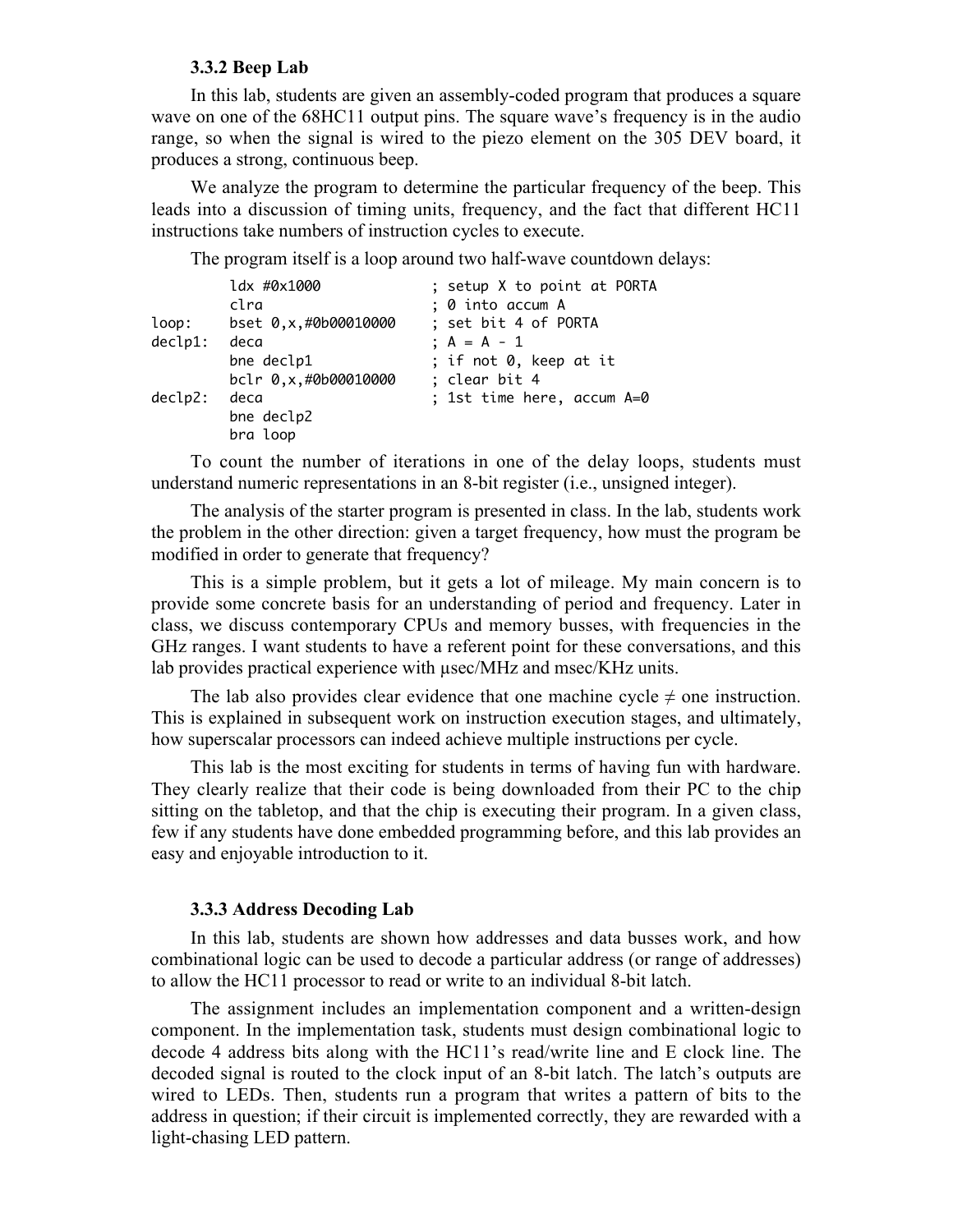The lab is difficult to debug; students are not given the tools necessary to properly debug a non-working circuit. Usually, rip-up and retry works, but that is not as satisfying as knowing why the circuit was failing in the first place. The lab is most successful when students have gotten excited about the concepts and are willing to invest some time into producing a working circuit.

In the written design, students design a circuit to map an 8K RAM chip into the memory space of the HC11 processor. The circuit is not constructed.

## 3.4 CS/APP Binary Bomb Lab

After the Address Decoding lab, we pack away the hardware—but continue to make references to the material during this portion of course.

Our next assignment, the "Bomb Lab," was developed by Bryant and O'Hallaron and is presented in their text [2]. Students are given an x86 executable, compiled for Linux. When run, the program reads in a line of text from stdin. The line of text must match what the program is expecting; otherwise, the executable triggers an "explosion" (i.e., it sends a message to a server and then quits).

Six lines of input must be fed to the program to defuse it; each stage is progressively more complex and exercises different aspects of C-language control and data structures. Furthermore, every student gets his or her own personalized bomb, in which each of the six stages is built from a choice of several related but different possibilities. We use GDB (the command line version) to single-step and debug the bomb executables; this is typically students' first use of this tool.

Lectures that accompany this lab introduce the Pentium/x86 architecture and how the C language is translated into x86 machine code. The C-to-assembly topics include function calls (including stack frames and argument passing), how arrays are implemented, and various control structures. In our Computer Organization class, students have encountered a lot of these same assembly language topics, but have not specifically seen C-to-assembly translation.

Students absolutely love the Bomb Lab—it's positively addicting. More than a few students have reported to me "I should have been doing something else, but I kept working on my bomb."

### 3.5 CS/APP Architecture Lab

At this point in our degree program, students have seen at least three instruction set architectures: the HC11 and x86, which are CISC designs, and the MIPS design, which is presented in the organization course.

Here, my central presentation is based on Bryant and O'Hallaron's "Y86" processor implementation. This is a pedagogical processor design that is based on the Intel x86 ISA. The Y86 ISA is simplified, containing fewer addressing modes and 32 bit registers exclusively.

Bryant and O'Hallaron provide a comprehensive set of software simulation tools (written in C for Linux) for student work with the Y86 design. The tools include an assembler and a graphical simulator, which shows progress throughout all stages as an instruction is executed.

The Y86 design itself is implemented using "HCL," a custom, C-like hardware description language. Bryant and O'Hallaron provide reference implementations for non-pipelined ("SEQ") and pipelined versions ("PIPE") of their design.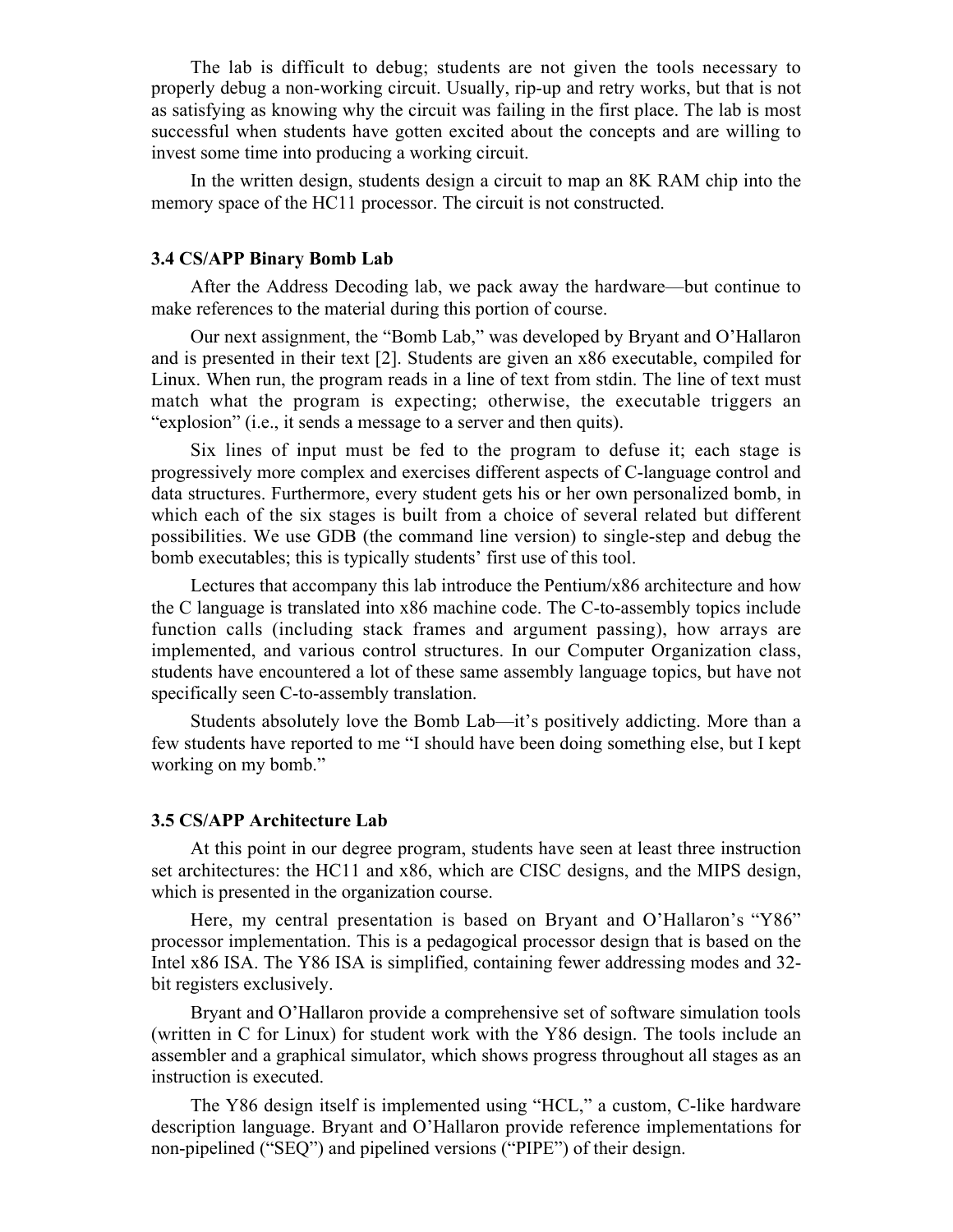The student lab contains three parts:

- In part A, students write several Y86 assembly language programs and test them using the graphical simulator. Students are encouraged to use GCC, compiling reference solutions that are provided in C, and then handtranslating the resulting x86 assembly into corresponding Y86 code.
- In part B, students implement two new instructions in the SEQ processor by adding the appropriate HCL code to the processor. Tools are provided for recompiling the processor simulator, and students use an automated test suite to verify their solution's correctness.
- In Part C, students optimize the performance of a memory-copy routine by modifying the routine's Y86 code and the design of the PIPE processor. The solution involves implementing branch prediction and re-writing the conditional branches in the assembly code. A test suite is provided to measure code performance.

Bryant and O'Hallaron deliver this to their students as a single, huge assignment. I split the assignment into two pieces: Parts A and B and then Part C. It takes us a month to get through it, but this is the meat of the course, and there is ample opportunity to make connections between abstract concepts in processor design and their implementation using HCL code in the Y86 design.

In class, I make explicit connections between the earlier hardware work and the Y86 design. When talking about the CPU registers (which are 32 bits wide), I will say, "This is just like four HC574 chips." I also have students convert simple Y86 code expressions into their logic gate equivalents, to make sure they understand that these are interchangeable representations.

Overall, the Y86 package is extremely well-done, and while the material is complex and challenging, many of my students are able to grasp it. While I do not have conclusive evidence, I believe that the earlier hardware work does motivate and ground the students' understanding of the core architecture content.

## 3.6 CS/APP Performance Lab

Bryant and O'Hallaron's "Performance Lab" is assigned during the discussion of cache memory systems. In this lab, students optimize the performance of imageprocessing algorithms by modifying the chunking and stride of memory accesses. The lab provides practical evidence that the way that you write code matters, and helps students translate abstract discussions of caching into practice.

Students are also given a paper-based assignment in which they simulate the operation of tiny direct-mapped and set-associative caches.

## 4 DISCUSSION AND CONCLUSIONS

The course delivers a blend of topics from logic design, computer organization, and architecture. I often note to students that these are fluid boundaries and that it can be difficult to talk from one perspective without involving the others.

While our students have taken previous semesters of logic and organization, the course presents these topics from a fresh perspective. Students get a more in-depth hardware experience than they do from our Logic Design course. In the organization topics, students see new ISAs (the HC11 and x86) and new ideas (e.g., showing how GCC compiles standard C idioms).